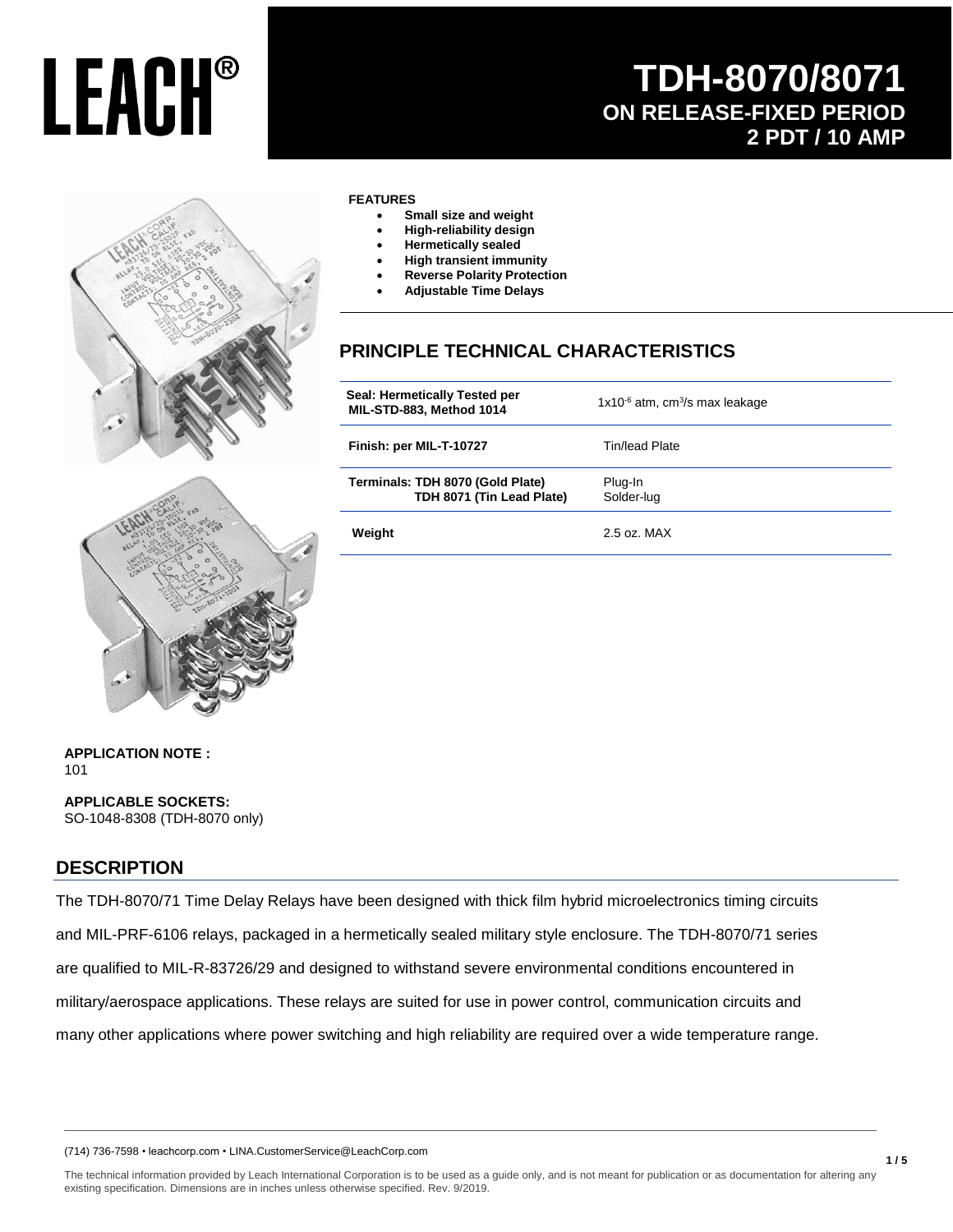### **TDH-8070/8071 ON RELEASE-FIXED PERIOD 2 PDT / 10 AMP**

### **ELECTRICAL SPECIFICATION**

| <b>Input (Control) Parameters</b>             |                        |  |  |  |  |  |
|-----------------------------------------------|------------------------|--|--|--|--|--|
| Timing:                                       |                        |  |  |  |  |  |
| a. Operation, Time Delay on                   | Release                |  |  |  |  |  |
| b. Method                                     | <b>Fixed Period</b>    |  |  |  |  |  |
| c. Range                                      | 0.1 to 500 Seconds [6] |  |  |  |  |  |
| d. Accuracy                                   | ±10% [1]               |  |  |  |  |  |
| <b>Recycle Time</b>                           | 50 ms, Max [5]         |  |  |  |  |  |
| Operations: (X1-X2)                           |                        |  |  |  |  |  |
| a. Input & Control Voltage                    | 20-30 Vdc              |  |  |  |  |  |
| b. Operating Current                          | 150 mA, Max @ +25° C   |  |  |  |  |  |
| c. Control Current                            | 15 mA, Max @ 25° C     |  |  |  |  |  |
| <b>Transients:</b>                            |                        |  |  |  |  |  |
| a. Positive, MIL-STD-704A, Figure9, Limit 1   | +80 Volts Max          |  |  |  |  |  |
| b. Spike, MIL-STD-704A, 0-10 µs               | ±600 Volts Max         |  |  |  |  |  |
| c. Self-Generated                             | ±50 Volts Max          |  |  |  |  |  |
| d. Susceptibility                             | +80; -600 Volts Max    |  |  |  |  |  |
| Electromagnetic Interference Per MIL-STD-461A | Class 1D [3]           |  |  |  |  |  |
| <b>Power Loss</b>                             | 500ms [2]              |  |  |  |  |  |
| <b>Output (Load) Parameters</b>               |                        |  |  |  |  |  |
| <b>Contact Form</b>                           | 2 PDT                  |  |  |  |  |  |
| <b>Contact Rating:</b>                        |                        |  |  |  |  |  |
| a. Resistive                                  | 10A                    |  |  |  |  |  |
| b. Inductive                                  | 8A                     |  |  |  |  |  |
| c. Motor                                      | 4A                     |  |  |  |  |  |
| d. Lamp                                       | 2A                     |  |  |  |  |  |
| <b>Dielectric Strength</b>                    |                        |  |  |  |  |  |
| a. @ Sea Level, 60 Hz                         | 1,000 Vrms [4]         |  |  |  |  |  |
| b. @ 80,000 ft., 60 Hz                        | 350 Vrms               |  |  |  |  |  |
| Insulation Resistance @ 500 Vdc               | 1,000 MΩ [4]           |  |  |  |  |  |

### **GENERAL CHARACTERISTICS**

| <b>Ambient Temperatures Range:</b>    |                           |  |
|---------------------------------------|---------------------------|--|
| a. Operating                          | $-55$ to $+125^{\circ}$ C |  |
| b. Non-Operating                      | $-65$ to $+125^{\circ}$ C |  |
| Vibration:                            |                           |  |
| a. Sinusoidal, 10-3000 Hz             | 30 G                      |  |
| b. Random: 50-2000 Hz, MIL-STD-810    | $0.4$ G <sup>2</sup> /Hz  |  |
| Shock $@6 \pm 1$ MS, 1/2 Sine, 3 Axis | 100 <sub>G</sub>          |  |
| Acceleration, in any Axis             | 15G                       |  |
| Life at Rated Resistive Load; Minimum | 100,000 operations        |  |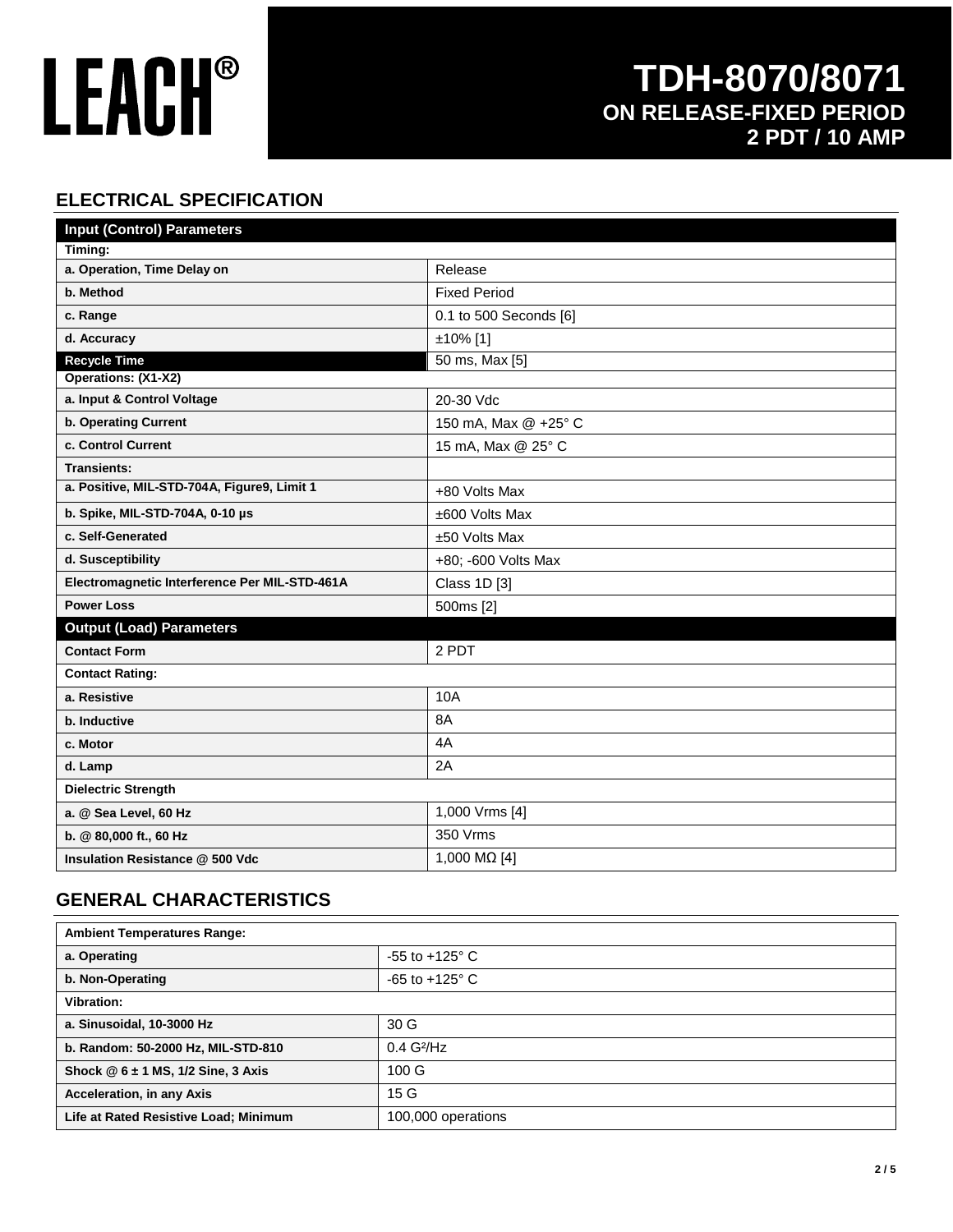### **TDH-8070/8071 ON RELEASE-FIXED PERIOD 2 PDT / 10 AMP**

### **MECHANICAL SPECIFICATIONS**



ALL DIMENSIONS SHOWN ARE IN INCHES.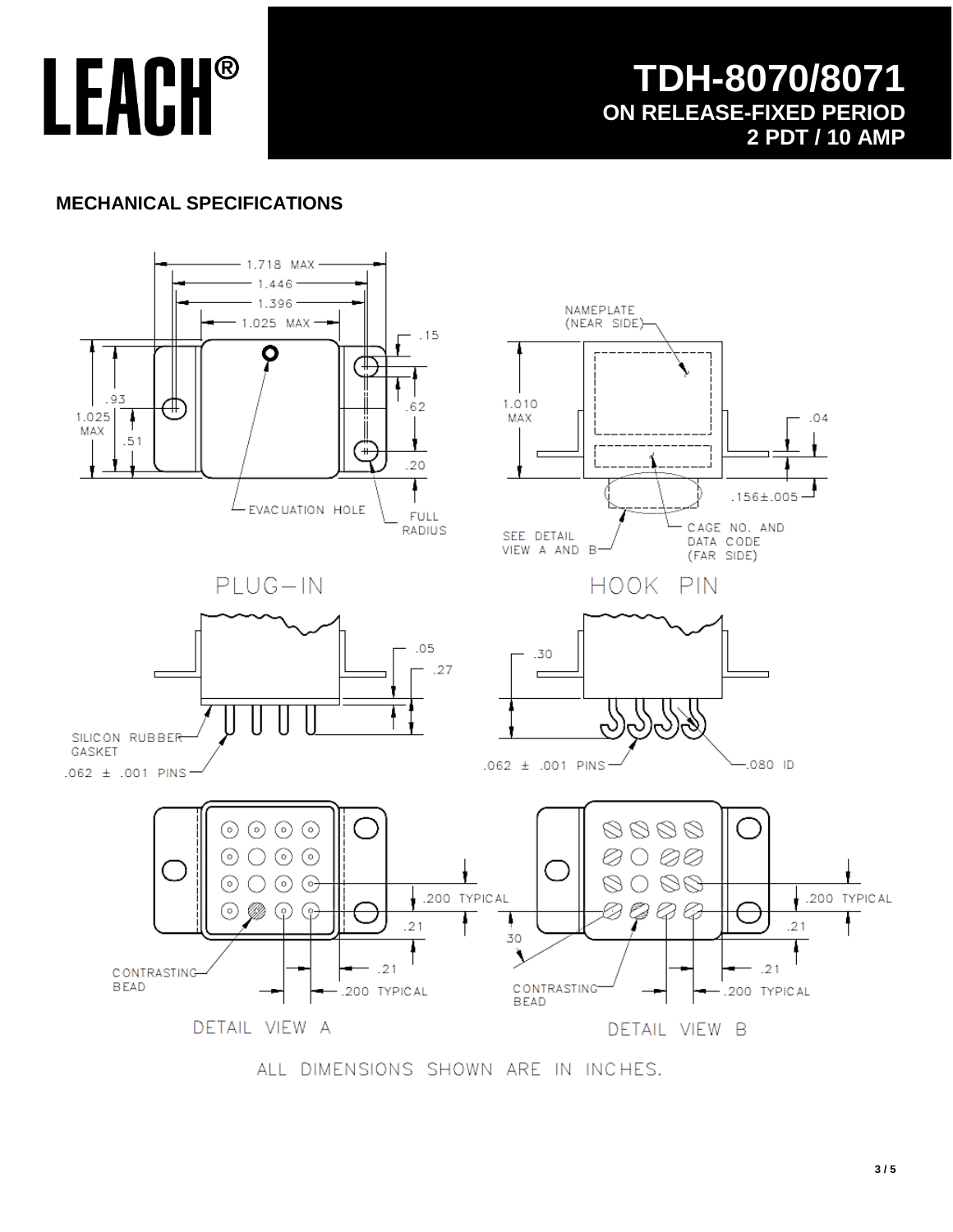**DIAGRAMS**





## TIME DELAY ON RELEASE